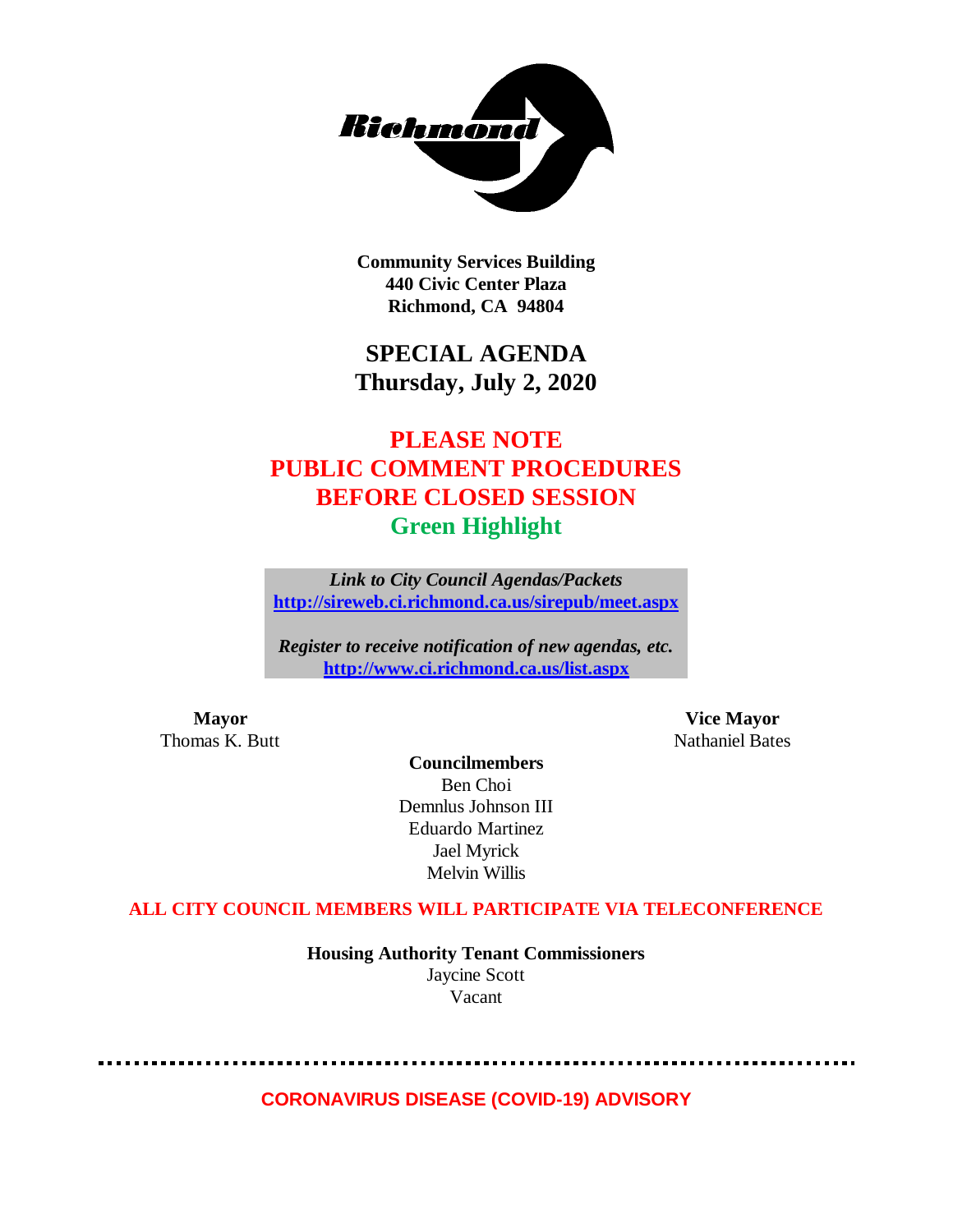Due to the coronavirus (COVID-19) pandemic, Contra Costa County and Governor Gavin Newsom have issued multiple orders requiring sheltering in place, social distancing, and reduction of person-to-person contact. Accordingly, Governor Gavin Newsom has issued executive orders that allow cities to hold public meetings via teleconferencing. Both **<https://www.coronavirus.cchealth.org/>** and

**<http://www.ci.richmond.ca.us/3914/Richmond-Coronavirus-Info>** provide updated coronavirus information.

DUE TO THE SHELTER IN PLACE ORDERS, attendance at the City of Richmond City Council meeting will be limited to Council members, essential City of Richmond staff, and members of the news media. Public comment will be confined to items appearing on the agenda and will be limited to the methods provided below. Consistent with Executive Order N-29-20, this meeting will utilize teleconferencing only. The following provides information on how the public can participate in this meeting.

### **How to watch the meeting from home:**

- 1. KCRT Comcast Channel 28 or AT&T Uverse Channel 99
- 2. Livestream online at<http://www.ci.richmond.ca.us/3178/KCRT-Live>

### **Public comments may be submitted in only one of the following ways:**

**1.** Via email to [cityclerkdept@ci.richmond.ca.us](mailto:cityclerkdept@ci.richmond.ca.us) by 3:00 p.m.

Emails *MUST* **contain in the subject line 1) open forum for public comments for Closed Session**. **All such email will be posted on-line and emailed to the City Council before the meeting is called to order. The Clerk will prepare summaries of all such email and the summaries will be read into the record. No email will be read into the record. Due to the high volume of emails received, emails that do not contain the correct identifying information in the subject line may be overlooked and may not become part of the record.**

**2. Via email to [cityclerkdept@ci.richmond.ca.us](mailto:cityclerkdept@ci.richmond.ca.us) received after 3:55 p.m. for closed session items.**

Emails *MUST* **contain in the subject line 1) open forum for public comments before closed session. All such email will be posted on-line following the meeting. Due to the high volume of emails received, emails that do not contain the correct identifying information in the subject line may be overlooked and may not become part of the record.**

**4.** Via eComment. To leave a comment, click eComment on the City's Meeting & Agenda Center webpage at [https://richmond.granicusideas.com/meetings,](https://richmond.granicusideas.com/meetings) select the item you wish to comment on and submit your written comment. The comment period will begin after the agenda is published and will close at 3:00 p.m. the day of the meeting. Comments received via eComment will be exported into a report, distributed to the City Council and staff and published on the City's Meeting & Agenda Center under Documents Received After Published Agenda.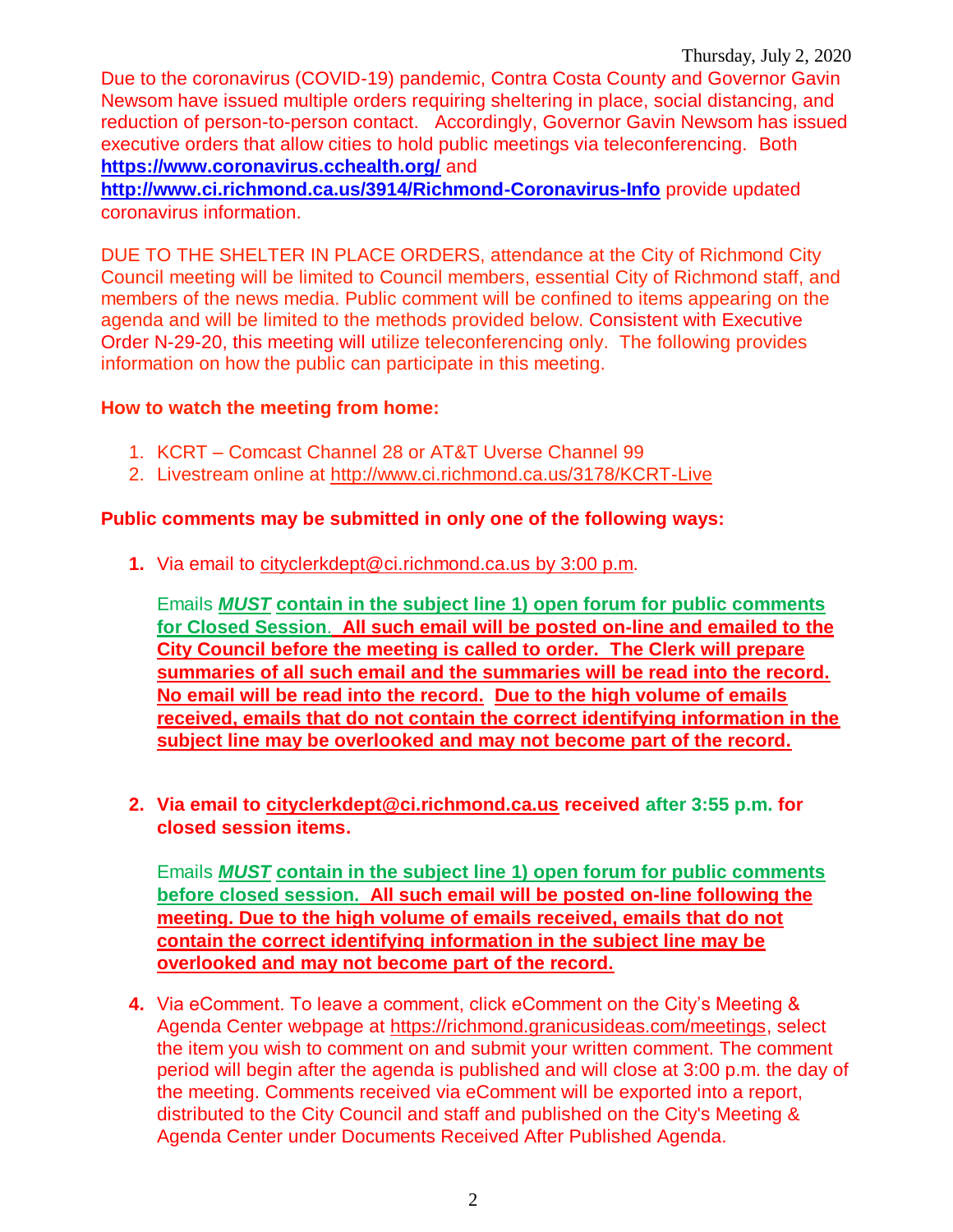5. Via Telephone. Email your telephone number with area code to [cityclerkdept@ci.richmond.ca.us](mailto:cityclerkdept@ci.richmond.ca.us) **after 3:55 p.m. for closed session items and prior to the Clerk announcing the item you wish to speak on. Email MUST contain in the subject line 1) open forum for public comments for Closed Session.** You will be called during the public comment period and you will be given the opportunity to verbally submit public comment (not to exceed the allotted time – one, two or three minutes – for such comments as provided below). **Due to the high volume of emails received, emails that do not contain the correct identifying information in the subject line may be overlooked and may not become part of the record.**

*The City cannot guarantee that its network and/or the site will be uninterrupted. To ensure that the City Council receives your comments, you are strongly encouraged to submit your comments in writing in advance of the meeting.*

### **Record of all public comments:**

All public comments will be considered a public record, put into the official meeting record. All public comments will be available after the meeting as supplemental materials and will be posted as an attachment to the meeting minutes when the minutes are posted: [http://www.ci.richmond.ca.us/Archive.aspx?AMID=31.](http://www.ci.richmond.ca.us/Archive.aspx?AMID=31)

### **Accessibility for Individuals with Disabilities**

Upon request, the City will provide for written agenda materials in appropriate alternative formats, or disability-related modification or accommodation, including auxiliary aids or services and sign language interpreters, to enable individuals with disabilities to participate in and provide comments at/related to public meetings. Please submit a request, including your name, phone number and/or email address, and a description of the modification, accommodation, auxiliary aid, service or alternative format requested at least two days before the meeting. Requests should be emailed to [cityclerkdept@ci.richmond.ca.us](mailto:cityclerkdept@ci.richmond.ca.us) or submitted by phone at 510-620-6513, ext. 9, or 510- 620-6509. Requests made by mail to City Clerk's Office, City Council meeting, 450 Civic Center Plaza, Richmond, CA 94804 must be received at least two days before the meeting. Requests will be granted whenever possible and resolved in favor of accessibility.

### **Effect of Advisory on In-person public participation**

During the pendency of the Executive Order N-29-20, the language in this Advisory portion of the agenda supersedes any language below in the meeting procedures contemplating in-person public comment.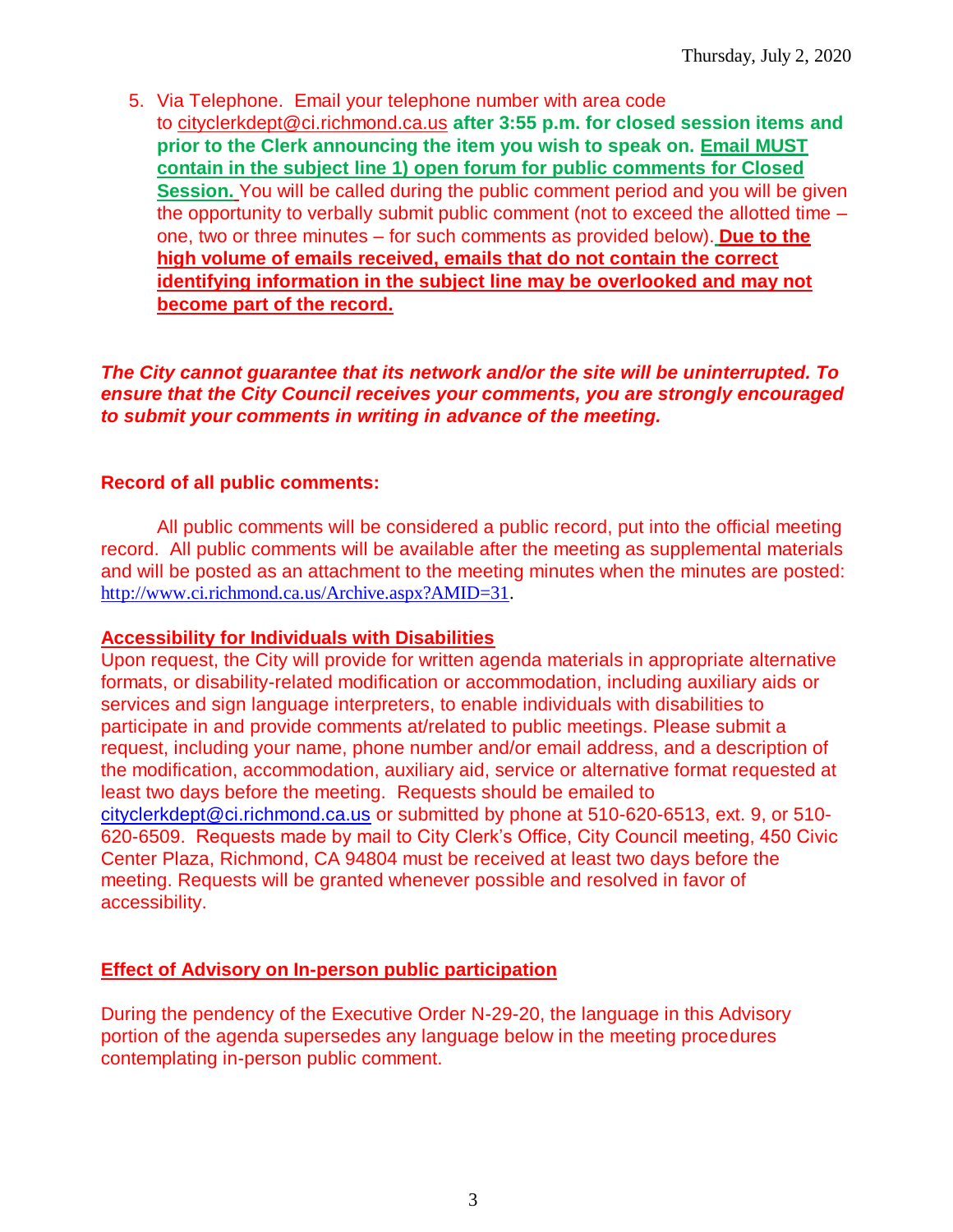# **MEETING PROCEDURES**

The City of Richmond encourages community participation at its City Council meetings and has established procedures that are intended to accommodate public input in a timely and time-sensitive way. As a courtesy to all members of the public who wish to participate in City Council meetings, please observe the following procedures:

**PUBLIC COMMENT ON AGENDA ITEMS:** Anyone who desires to address the City Council on items appearing on the agenda must complete and file a pink speaker's card with the City Clerk **prior** to the City Council's consideration of the item. Once the City Clerk has announced the item, no person shall be permitted to speak on the item other than those persons who have submitted their names to the City Clerk. Your name will be called when the item is announced for discussion. **Each speaker will be allowed up to TWO (2) MINUTES to address the City Council on NON-PUBLIC HEARING items listed on the agenda. Speakers are allowed up to THREE (3) minutes on PUBLIC HEARING items.**

**CONDUCT AT MEETINGS:** Richmond City Council meetings are limited public forums during which the City strives to provide an open, safe atmosphere and promote robust public debate. Members of the public, however, must comply with state law, as well as the City's laws and procedures and may not actually disrupt the orderly conduct of these meetings. The public, for example, may not shout or use amplifying devices, must submit comment cards and speak during their allotted time, may not create a physical disturbance, may not speak on matters unrelated to issues within the jurisdiction of the City Council or the agenda item at hand, and may not cause immediate threats to public safety.

**CITY HARASSMENT POLICY:** The City invites public comment and critique about its operations, including comment about the performance of its public officials and employees, at the public meetings of the City Council and boards and commissions. However, discriminatory or harassing comments about or in the presence of City employees, even comments by third parties, may create a hostile work environment, if severe or pervasive. The City prohibits harassment against an applicant, employee, or contractor on the basis of race, religious creed, color, national origin, ancestry, physical disability, medical condition, mental disability, marital status, sex (including pregnancy, childbirth, and related medical conditions), sexual orientation, gender identity, age or veteran status, or any other characteristic protected by federal, state or local law. In order to acknowledge the public's right to comment on City operations at public meetings, which could include comments that violate the City's harassment policy if such comments do not cause an actual disruption under the Council Rules and Procedures, while taking reasonable steps to protect City employees from discrimination and harassment, City Boards and Commissions shall adhere to the following procedures. If any person makes a harassing remark at a public meeting that violates the above City policy prohibiting harassment, the presiding officer of the meeting may, at the conclusion of the speaker's remarks and allotted time: (a) remind the public that the City's Policy Regarding Harassment of its Employees is contained in the written posted agenda; and (b) state that comments in violation of City policy are not condoned by the City and will play no role in City decisions. If any person makes a harassing remark at a public meeting that violates the above City policy, any City employee in the room who is offended by remarks violating the City's policy is excused from attendance at the meeting. No City employee is compelled to remain in attendance where it appears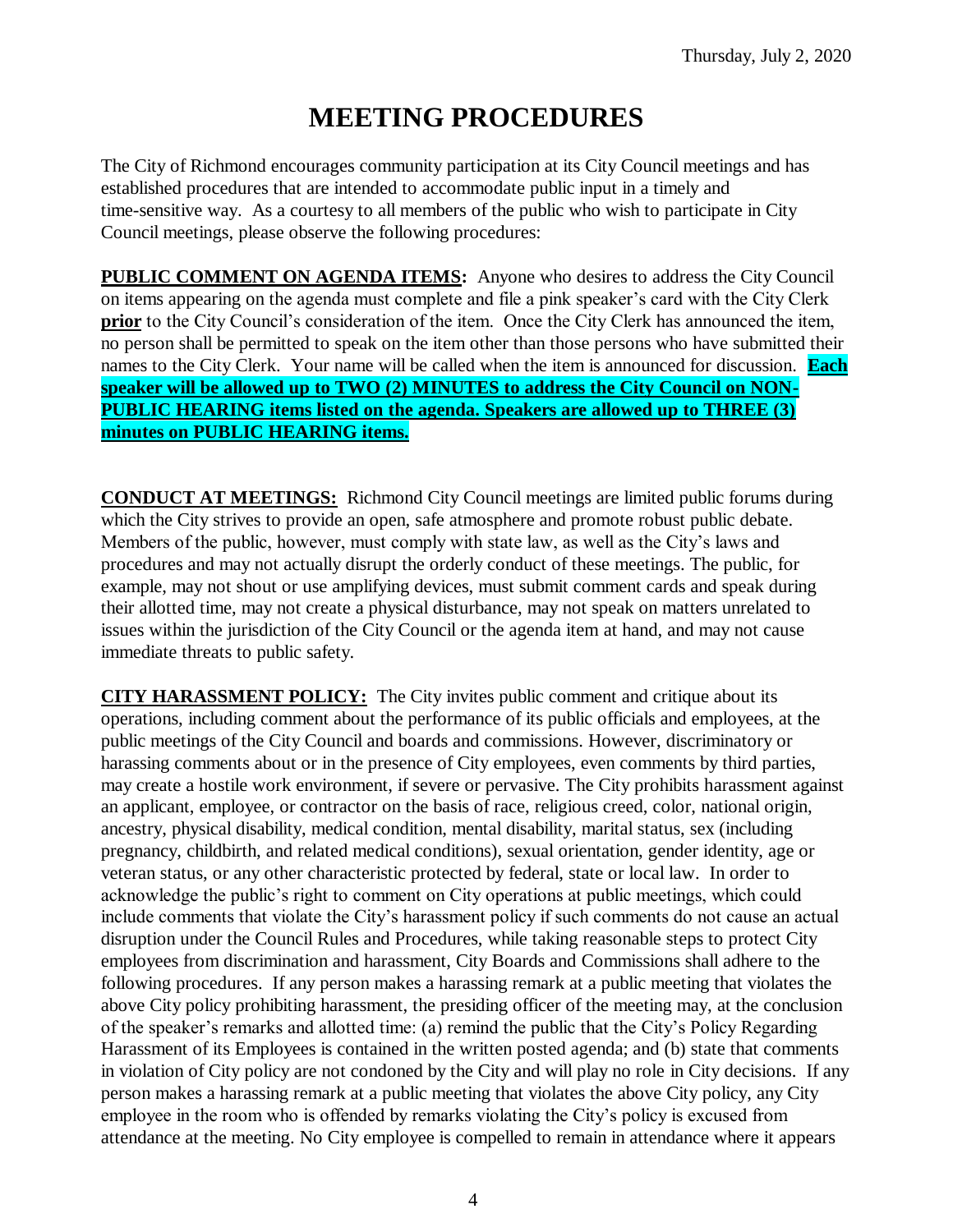Thursday, July 2, 2020 likely that speakers will make further harassing comments. If an employee leaves a City meeting for this reason, the presiding officer may send a designee to notify any offended employee who has left the meeting when those comments are likely concluded so that the employee may return to the

meeting. The presiding officer may remind an employee or any council or board or commission member that he or she may leave the meeting if a remark violating the City's harassment policy is made. These procedures supplement the Council Rules and Procedures relating to disruption of orderly conduct at Council meetings.

Any law enforcement officer on duty or whose service is commanded by the presiding officer shall be Sergeant-at-Arms of the Council meetings. He/she, or they, shall carry out all orders and instructions given by the presiding officer for the purpose of maintaining order and decorum at the Council meetings (City Council Rules of Procedure and Order Section III F, RMC Section  $2.12.030$ ).